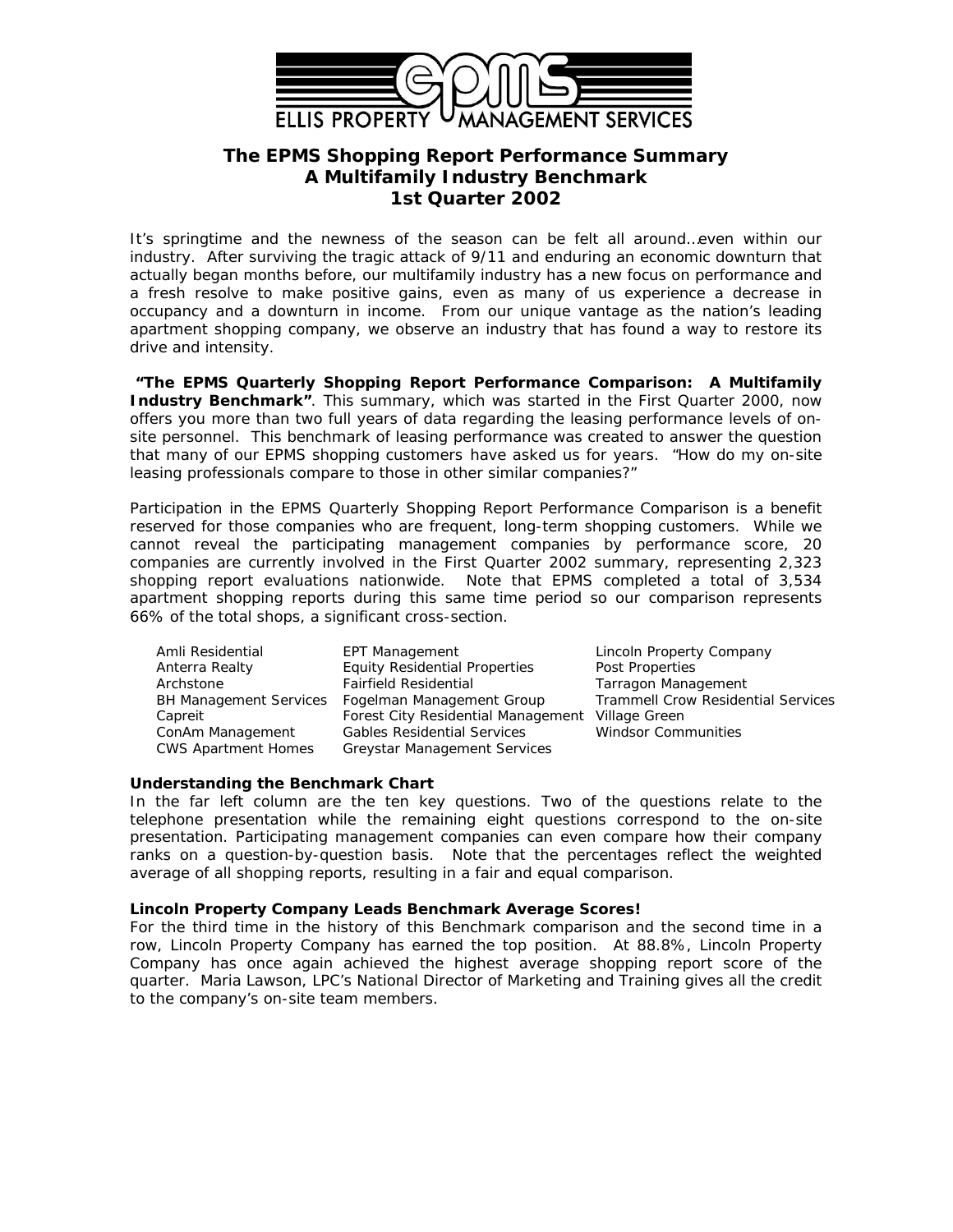#### **Shopping Report Scores Continue to Rise!**

Average scores continue to rise in the *EPMS Quarterly Shopping Report Performance Comparison.* Despite a difficult market in which many of our customers report lower overall occupancy, **this quarter's average score of 83.6% sets a new all time record!**  Furthermore, our First Quarter 2002 Benchmark average is a point and a half higher than one year ago. The continued improvement in shopping scores throughout a sampling of over 2000 shops per quarter is very significant. The chart below shows the steady improvement in report averages over the past nine quarters:



### **Accountability is Sparking Better Performance**

Spring has "sprung" and rising shopping report scores show an industry that is renewing itself through innovative training and a fresh approach to *accountability*. We see more management companies using their collective shopping scores as a barometer of their overall performance. When there is a poor score, companies no longer blame the shopper or make excuses about how busy the office was when the shopper arrived. Instead, a weak shopping performance is viewed as a "team problem" and corrective action takes place in a positive and immediate manner. This often means a corporate trainer is dispatched to the community to hold a refresher leasing seminar for **everyone** in the office. By taking this approach, the entire on-site team becomes a part of the solution! While individual accountability remains, the primary focus is to work together as a team to present the community to prospective renters at the highest and most desirable level possible.

The *EPMS Shopping Report Performance Summary* is an excellent tool to help you shape your company training programs to address specific strengths and weaknesses of your Leasing Professionals.

Ellis Property Management Services (EPMS), AMO, has been providing comprehensive, executive-ready shopping reports nationwide for more than 18 years. Our references include some of the largest and most well-known property management companies in the country. Shopping reports are the foundation of our company! EPMS also provides an array of training seminars, education curriculum design, and consulting that can impact leasing performance and effectiveness. For more information on EPMS' services, please contact Joanna Ellis, CAPS at (972) 256-3767 or by email, jellis@epmsonline.com. You can also visit our web site, www.epmsonline.com.